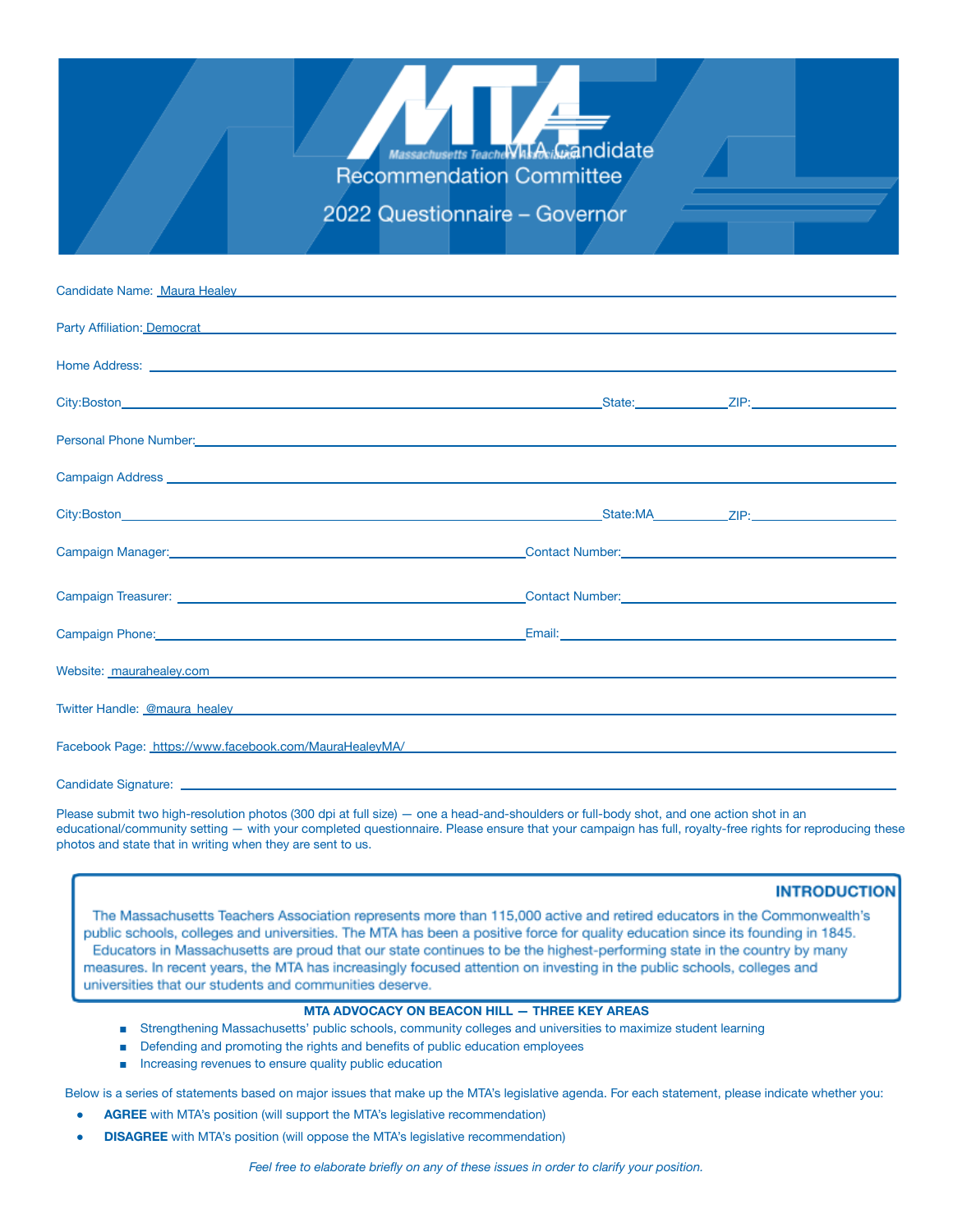# **INTRODUCE YOURSELF**

Discuss why you are running for governor. What are the major issues that you are most interested in working on if elected? *Please use a separate sheet if more room is needed.*

I am running for Governor to bring people together and build an economy in which every family can thrive through economic mobility, jobs, and education. My top priorities are addressing the climate crisis, addressing the high costs of living and barriers to opportunity, and ensuring fairness and equity for all.

I believe that we need to invest in our human capital through workforce development, education, child care, housing, and transit, as well as addressing serious investment needs in mental health and the supports that communities need. As Governor, I will see people and work to meet their needs to make life better for all our residents, communities, and families. I believe in this state and I believe in our people and I am ready to help move us forward and make things happen to achieve better outcomes.

### **STRENGTHENING OUR** PUBLIC SCHOOLS, COLLEGES AND UNIVERSITIES TO

- 1. The passage of the *Student Opportunity Act*, which was signed into law in November 2019, was a major victory for students, for educators, for communities and for racial and economic justice. When the new law is fully phased in, it will increase annual state funding for public education by \$1.5 billion over inflation. Much of that money will go to low-income districts disproportionately communities of color — that have been left behind by our Commonwealth's outdated and inequitable funding system.
	- A. The MTA is committed to ensuring that the new funding is fully phased in by the Legislature as of fiscal year 2027, in accordance with provisions of the *Student Opportunity Act*.
		- **(X) Agree with MTA position ( ) Disagree with MTA position**

I was a strong advocate for the Student Opportunity Act and I am committed to fully funding our schools as outlined by that legislation.

B. The MTA strongly believes that local educators, parents, school committee members and administrators — not state education officials — must play the central role in determining how the new funding will be spent in their districts.

**(X) Agree with MTA position ( ) Disagree with MTA position**

- 2. Public higher education promotes student success and is essential to economic growth and job creation. To maintain and improve our competitive position in Massachusetts, we must have a first-rate system of affordable and accessible public higher education. State financial support for higher education has plummeted. When adjusted for inflation, per-student state spending on public higher education has been cut by 31 percent since FY 2001. As state funding has declined, tuition and fees have continued to increase to make up for state cuts to public higher education, resulting in the burden of student debt increasing for students and their families. At a time when student debt is at an all-time high, additional state funding is needed to preserve access to higher education and relieve the untenable financial pressures facing students.
	- A. The MTA supports increasing funding to our public colleges and universities, in line with the goals of the proposed *Cherish Act*, for public higher education.
		- **(X) Agree with MTA position ( ) Disagree with MTA position**

I believe we need increased funding for our public colleges and universities. I know well the heavy burden our student debt system places on the shoulders of young people. When I started as Attorney General, one of my first actions was to establish a first-of-its-kind Student Loan Assistance Unit in my office, staffed with a team to help struggling borrowers seek discharges, better repayment plans, and fight unlawful and deceptive student loan servicing practices. I have aggressively investigated and litigated cases against for-profit schools and helped tens of thousands of student borrowers saddled with debt get relief. I have also taken action against loan servicers who have exploited student borrowers, including actions against the U.S. Department of Education, PHEAA and Navient. I also recognize that the lack of affordable higher education is a matter of racial justice. For example, after twenty years of payments, the median Black borrower owes 95% of their initial student loan, while the median white borrower owes 6%. We know that higher education is a key driver of economic mobility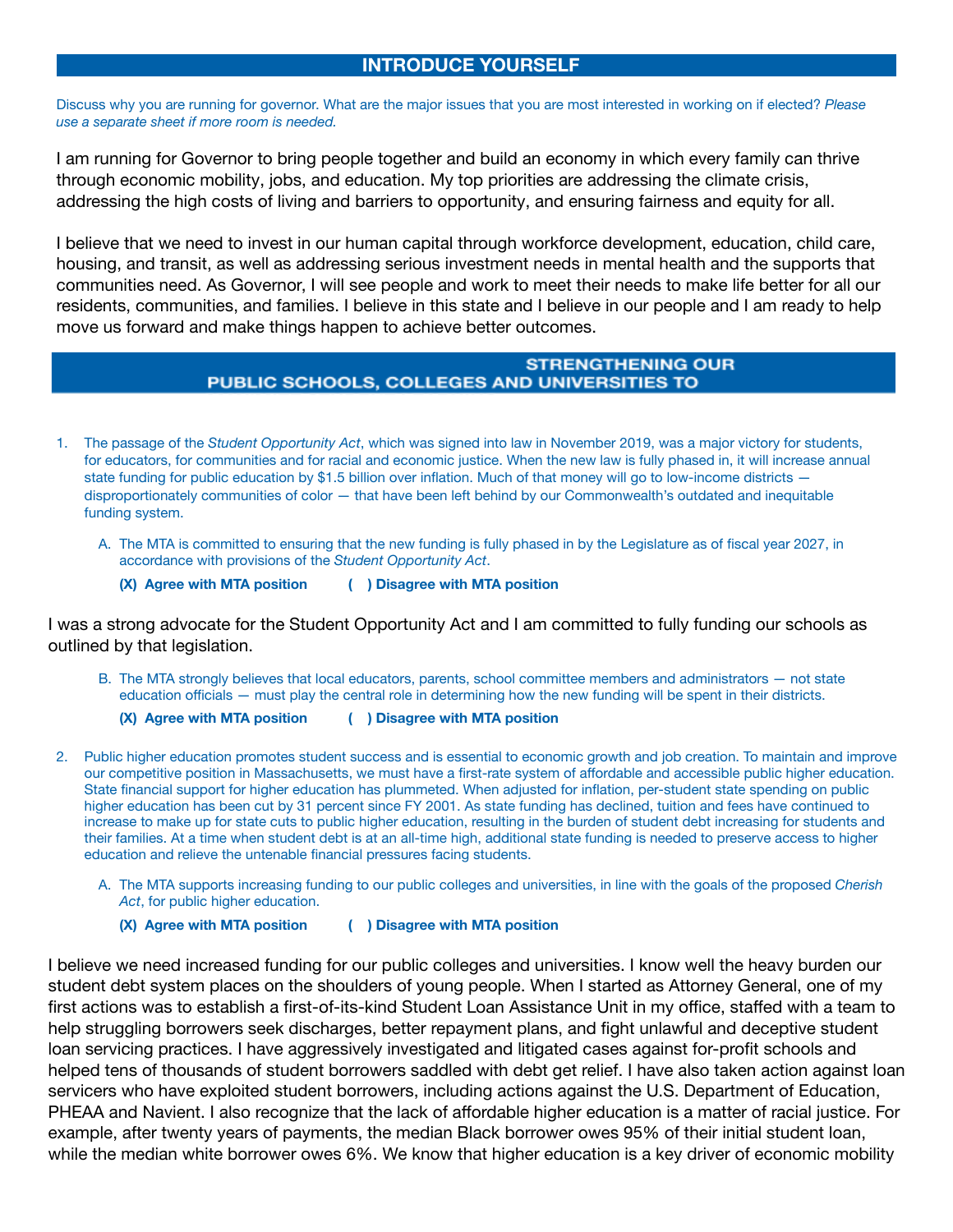and leads to higher incomes, access to better health care, and more. Massachusetts is home to excellent public colleges and universities. We need to ensure that quality education is accessible to everyone.

- B. The MTA supports legislation to guarantee debt-free public higher education as a right for all residents by creating a state grant program to pay the equivalent of tuition and mandatory fees to an eligible student attending any Massachusetts public college or university or certificate, vocational or training program at a public institution, up to the equivalent of four years of public college or university.
	- **( ) Agree with MTA position ( ) Disagree with MTA position**

I believe we need to make every effort to support our low-income students and students of color so that they can access public higher education. I have done extensive work to address our broken student debt system, including major settlements with predatory student loan servicers and the U.S. Department of Education, as well as creating a first-in-the-nation Student Loan Assistance Unit to help borrowers navigate the student debt system. I believe that more support is necessary. Affordability is an issue of both racial and economic justice, and fully funding our public colleges, universities, and vocational programs will be essential to meet this moment as our economy shifts to clean energy and continues to grow.

3. The MTA supports policies that promote the success of quality public schools that serve all children. We believe that the expansion of Commonwealth charter schools in Massachusetts diverts critical resources from local schools and creates an education system that is separate and unequal. As evidenced by the overwhelming defeat of Question 2 on the November 2016 ballot, it is clear that the majority of Massachusetts voters agree with the MTA.

For the benefit of all students, the MTA supports the following charter school restrictions and reforms:

- Keeping the current cap on Commonwealth charter schools.
- Requiring local approval of any new Commonwealth charter schools.
- Requiring any new charter schools to be established and managed by a nonprofit organization or entity
- Requiring licensure of all teachers.
- Ensuring that charter schools adhere to the same administrative rules as public schools concerning public records, as well as open-meeting and procurement requirements concerning recruiting and retaining students to reflect the demographics of the community.
- **( ) Agree with MTA position ( ) Disagree with MTA position**

I was a strong supporter of the 2016 No on 2 campaign. I agree that we should maintain the current cap on charter schools, and that those schools should be not-for-profit, employ qualified teachers, and be subject to the above transparency requirements when it comes to recruiting and retaining students who reflect the demographics of their community.

- 4. Parents, students and educators across the Commonwealth are pushing back against the high-stakes MCAS exams. Among the many serious concerns about the MCAS are the excessive amount of time and money spent on creating and implementing the tests and the high stakes attached to the results. In addition, research clearly shows that standardized tests such as the MCAS demonstrate and reinforce racial and economic inequities across school districts. The MTA supports the following changes to address the Commonwealth's current testing system:
	- Eliminate the high-stakes nature of the MCAS test for high school graduation.
	- Reduce the state's emphasis on standardized testing by changing education law to allow the use of alternative measures of academic success.
	- Expand state support to local school districts to develop their own school accountability and assessment frameworks such as those currently being developed and piloted through Massachusetts Consortium for Innovative Education Assessment (MCIEA).
	- **( ) Agree with MTA position ( ) Disagree with MTA position**

I support modifications to MCAS to improve the ability to support students, schools, and districts. I support efforts like MCIEA to develop more holistic, comprehensive and equitable ways to assess performance and determine accountability. Within the constraints of federal law, I will support efforts to re-assess how our state should set expectations and measure the performance of our schools and districts. It is critical to ensure that all of our public schools are meeting the needs of all student populations, particularly students with special needs, English language learners, low-income students, and other disadvantaged groups. As we re-assess the use of standardized tests and our school accountability system more broadly, the voices of educators will be central to this conversation.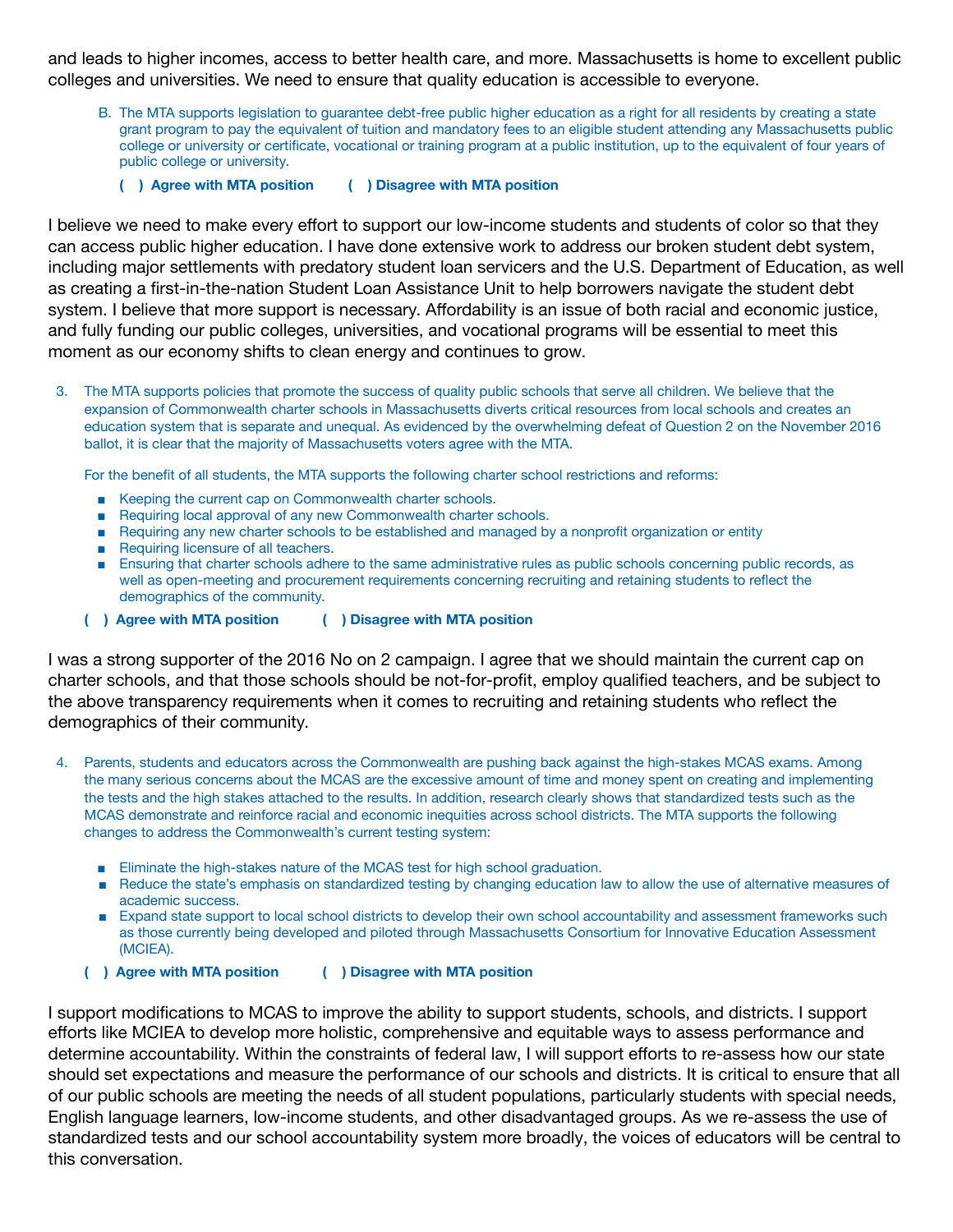5. The MTA supports policies that shift focus in school and district improvement efforts from penalization to collaborative, community-centered support that promotes involvement by parents, educators and community members while preserving collective bargaining rights for all educators working in these schools.

**(X) Agree with MTA position ( ) Disagree with MTA position**

- 6. The COVID-19 pandemic has demonstrated to the public what educators, students and our communities have known for decades – that state disinvestment has left our public schools in a chronic state of disrepair, especially in working-class communities and communities of color. Even before the pandemic, ventilation systems in too many schools could not maintain healthy indoor air quality. The MTA is advocating for additional funding to the Massachusetts School Building Authority to start addressing the most urgent safety needs while establishing green, healthy and equitable building standards.
	- **(X) Agree with MTA position ( ) Disagree with MTA position**

I would make updating our state's school building program and investing more resources in improving school facilities a priority for my administration. Despite the best efforts of the MSBA over the past two decades, too many of our school facilities are in disrepair, outdated, lack modern science labs and equipment, suffer from poor ventilation, and are not environmentally sustainable. This is an important equity issue since the school buildings most in need of renovation or replacement are disproportionately in lower-income communities. The MSBA's reimbursement rate and policies have not kept up with rising construction costs and the significant needs across many school districts. This is an increasingly urgent issue that needs to be addressed.

- 7. The Massachusetts 2050 Decarbonization Roadmap calls for retrofitting buildings to reduce greenhouse gasses. The MTA strongly supports this goal, which is why we endorsed *An Act for healthy and green public schools*, which calls for the development of new standards to create healthy and green public school buildings. Specifically, the legislation charges the Commonwealth to take the following steps:
	- Assess the extent to which school buildings provide students with a healthy environment that is conducive to learning while efficiently using energy and resources and limiting exposure to toxic building materials.
	- Develop standards for healthy and green schools.
	- Offer recommendations and a plan for all schools to equitably meet healthy and green school standards by 2050.

**(X) Agree with MTA position ( ) Disagree with MTA position**

8. Decades of disinvestment and deferred maintenance have left our public colleges and universities in a state of disrepair. The COVID-19 pandemic has added to the urgency of addressing this infrastructure crisis, with many campuses having facilities that were unprepared to mitigate the spread of the virus and ensure healthy air flow. Infrastructure repairs have in recent years been taken on by campuses. The costs have then been passed onto students as campus fees, which in turn has contributed to the mounting burden of student debt. Campus buildings, which are state buildings, must be paid for by state dollars. The MTA is advocating for a substantial investment in public higher education infrastructure in order to better protect students and educators as well as the environment through green-building initiatives.

**(X) Agree with MTA position ( ) Disagree with MTA position**

9. The Commonwealth's current educator licensure process is excluding talented and qualified candidates from diverse backgrounds by requiring that they pass the multi-part Massachusetts Tests for Educator Licensure (MTEL). Research clearly shows that candidates of color consistently have far lower passing rates on the tests than white candidates, thus making clear that they are a significant barrier to creating a more diverse educator workforce. The MTA supports efforts to recruit and retain educators of color, including through a statutory change to allow the Board of Elementary and Secondary Education to approve alternative measures of proficiency to the MTEL for candidates for educator licensure.

**(X) Agree with MTA position ( ) Disagree with MTA position**

We know that a diverse workforce – including teachers, staff, and administrators – is critical to the success of students of color. Research supports this. In Massachusetts, more than 40% of our student population are students of color, but less than 10% of our educators are people of color. As Governor, I would work to assess alternative measures of proficiency for educators' licensure and work to better recruit and retain educators of color across the state.

10. The COVID-19 pandemic has proven that systemic racism is embedded within all institutions in our society, including public education. The MTA strongly believes that it is in our public schools that we can take meaningful steps toward dismantling systemic racism – acknowledging the painful histories that have brought us to this moment – and building an antiracist society.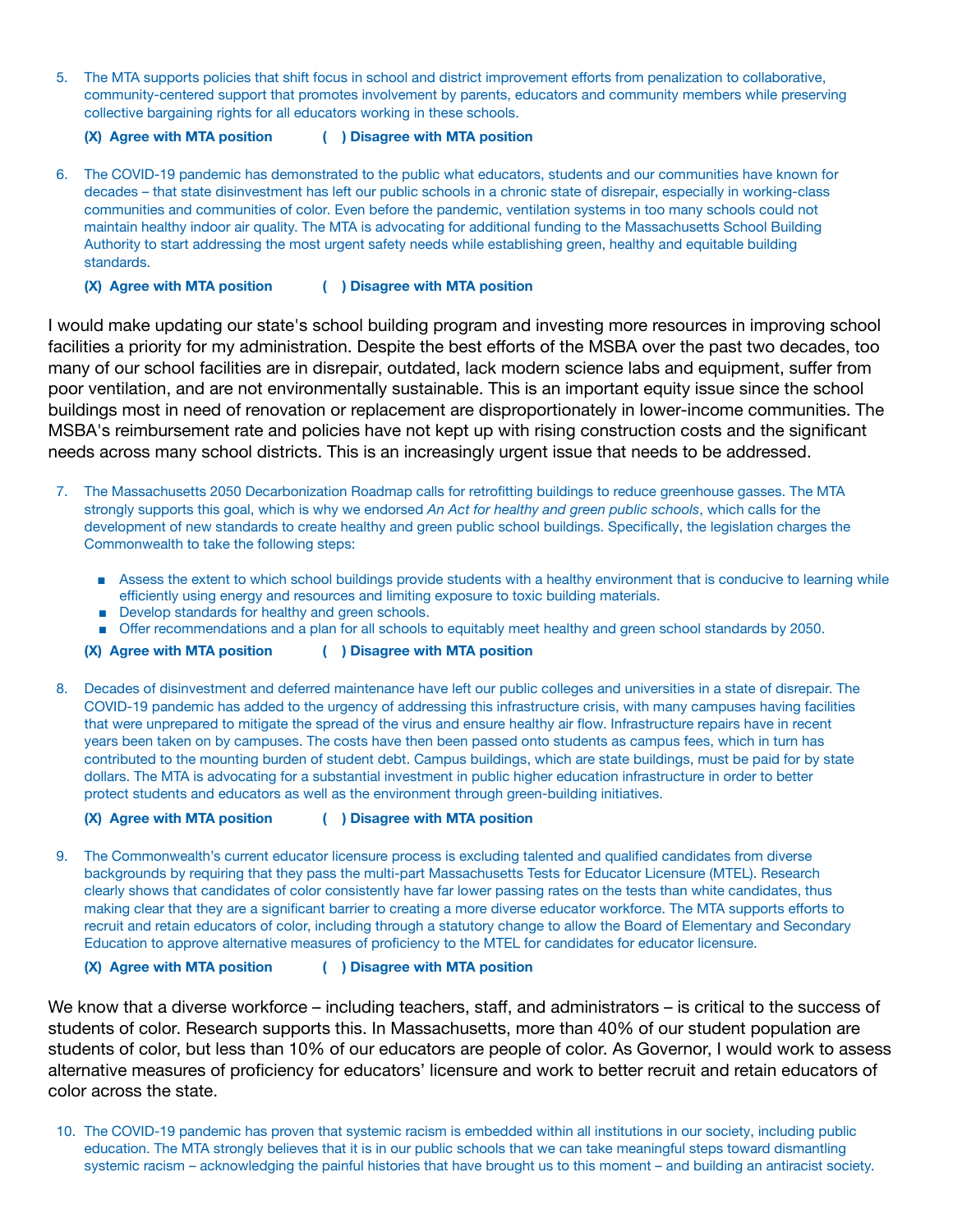As part of this effort, the MTA supports *An Act relative to anti-racism, equity and justice in education*, which would create a Commission for Anti-Racism and Equity in Education that would work with the Department of Elementary and Secondary Education to:

- Develop curricula with a social justice perspective of dismantling racism and advise on improving the history and social sciences framework.
- Ensure that ethnic studies, racial justice, decolonizing history, and unlearning racism are taught at all grade levels using a critical approach and pedagogy.
- Ensure that educators have access to professional development that fosters equitable, inclusive curriculum and pedagogy and practices that support racial justice.
- Support efforts to increase, support and retain educators of color in our public school workforce.
- **(X) Agree with MTA position ( ) Disagree with MTA position**

I strongly support efforts to advance racial justice in our public schools, including greater workforce diversity; appropriate training and professional development for educators, administrators, and school committee members; development of curriculum; and fostering safe, supportive, and inclusive school climate. The Department of Elementary and Secondary Education should play an important role in guiding and supporting DEI efforts in our schools, along with other entities such as higher ed teacher preparation programs and local human rights and social justice organizations.

## **DEFENDING AND PROMOTING RIGHTS AND BENEFITS OF PUBLIC EMPLOYEES**

1. Massachusetts is one of 15 states that has its own state pension plan for public employees and does not participate in the federal Social Security system. In 2011, the Commonwealth made changes to the state's public employee pension system. These changes required employees hired after April 2, 2012, to work longer, and some of their benefits were reduced.

The MTA supports the current defined-benefit pension system for all its members and opposes any changes in laws that diminish this pension benefit.

**(X) Agree with MTA position ( ) Disagree with MTA position**

Our defined benefit system is an important cornerstone of economic stability for our retired civil servants and I am committed to protecting it.

2. The MTA supports the right of public employees — including retirees — to collectively bargain over health insurance and believes that no additional changes to the collective bargaining process are needed. Since the law modifying municipal health insurance bargaining went into effect, almost all of the hundreds of millions of dollars in savings has been paid for by public employees. The MTA believes that further health care savings must come from health care cost containment — not by eroding collective bargaining, reducing health insurance benefits for public employees, or increasing their share of health insurance costs.

**(X) Agree with MTA position ( ) Disagree with MTA position**

I agree with the principles of this statement and that cost containment is critical for bringing down the cost of living. It is important that public employees have access to robust, affordable health benefits and that they have the ability to collectively bargain wages, benefits, and workplace protections. As Governor, it is important to me that our educators have a voice in these decisions.

I have an extensive record of litigation, advocacy and policy initiatives to address health care costs and to fight for improved access to health care. I have been a strong advocate for our community hospitals – I recently released a [report](https://commonwealthmagazine.org/health-care/healey-says-mass-general-brigham-expansion-will-net-385m-annual-profit/) on how the MGB expansion would drive up costs, and I [opposed](https://www.wbur.org/news/2015/02/17/partners-south-shore-bid) the proposed merger between Partners and South Shore Hospital. I have [testified](https://www.masslive.com/news/2019/10/ag-maura-healey-common-ways-of-controlling-health-care-costs-are-ineffective.html) before the Health Policy Commission and published numerous reports on cost containment. I will remain focused on this issue as Governor.

3. Currently, public employees are eligible for health insurance when they retire from one of the 104 contributory retirement systems for public employees in Massachusetts. Maintaining a robust system that will continue to attract and retain high-quality state and municipal career employees is vital.

The MTA's position is that we must fight efforts to weaken health insurance benefits for current and future public employees and retirees and there should be no change to retiree health insurance unless it: (1) protects current retirees from changes in postretirement health benefits, (2) maintains the current retiree health benefit for long-serving public employees, and (3) protects current employees.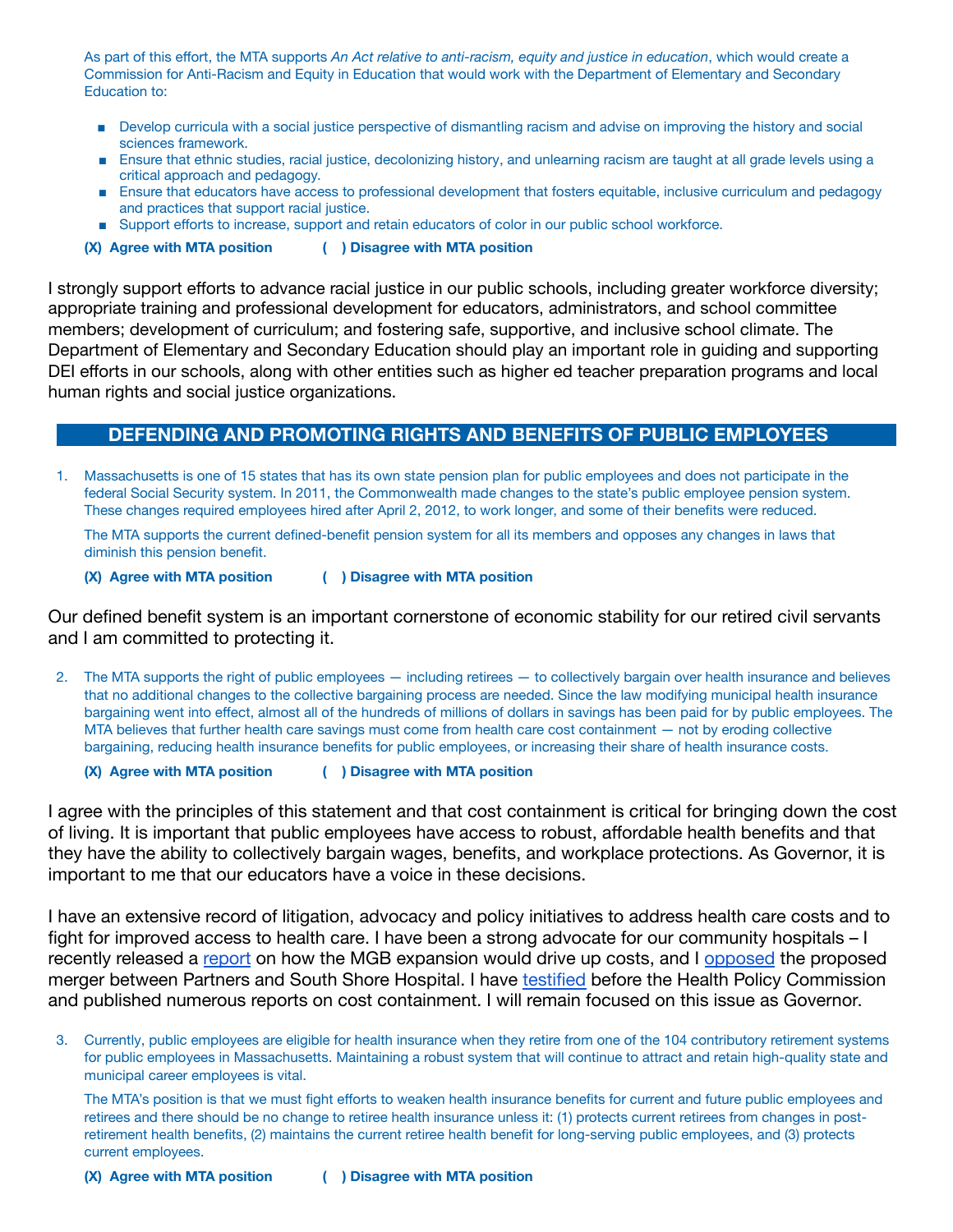- 4. The MTA believes that all retired Massachusetts public employees deserve a full cost-of-living increase each year to protect retirees' pensions from the ravages of inflation. The MTA's position is that there should be an annual appropriation for a full COLA at least equal to the Social Security COLA provided for employees covered by that system.
	- **( ) Agree with MTA position ( ) Disagree with MTA position**

I am grateful to our retired public servants for their many years of service to the Commonwealth. With the rising cost of living and inflation, we need to ensure that our retirees can keep up and live healthy, stable lives. I hope to maintain the consistency of COLA payments. I was proud to earn the endorsement of the Mass Retirees and will work closely with them and the MTA to make improvements to COLA benefits.

- 5. In order to reduce costs, Massachusetts' public colleges and universities are relying more and more on adjunct faculty. Many of these faculty members work at several public colleges and universities and are therefore deemed to have more than one employer. Because of this, many fall short of the "part-time" employment status required to be eligible for health insurance or participate in the state pension system. The MTA's position is that state employee pension benefits and health insurance coverage should be extended to part-time higher education faculty who teach at least four three-credit courses per school/calendar year.
	- **( ) Agree with MTA position ( ) Disagree with MTA position**

Public employees should be treated with dignity and respect. That means a livable wage and strong benefits to support our faculty. The increasing reliance on adjunct faculty is concerning. I know that some members of the legislature have explored phasing in health care benefits and I am interested in other solutions to address this issue. As Governor, I would work with our schools, the MTA, and other stakeholders to address this issue so that our schools are able to meet the needs of our students and support their staff.

6. The MTA supports legislation to ensure that municipal employees are covered by the Commonwealth's minimum wage and paid family and medical leave laws. Currently, the state's minimum wage law does not apply to municipal workers, and municipal employers are required to adhere only to the federal minimum wage, which is just \$7.25 an hour compared to the current Massachusetts minimum wage of \$14.25 an hour. Regarding paid family and medical leave, municipalities currently have the option to include their employees in the program but are not required to do so as they would be under the MTA proposal.

**(X) Agree with MTA position ( ) Disagree with MTA position**

Under my leadership, the Attorney General's Office became the first statewide office to implement paid family leave – long before it was required by law. I support extending the law to provide the same critical benefits to all public sector workers. While some municipalities and communities already do this, I am sensitive to concerns from many of our cities and towns that this is an unfunded mandate. I am committed to working closely with our local leaders, partners in labor, and the Legislature to arrive at a solution that is fair to our workers and our communities.

- 7. Massachusetts public employees, including educators, are currently prohibited by law from engaging in a strike, regardless of their working conditions or whether their employer may have committed unfair labor practices. The MTA strongly believes that a ban on public employees striking is unjust and outdated and that it unfairly restricts the ability of public employees to take collective action in support of themselves and the communities they serve.
	- **( ) Agree with MTA position ( ) Disagree with MTA position**

I am a strong supporter of collective bargaining and wholeheartedly respect the dignity of workers across the Commonwealth, including the hardworking members of the MTA. I have advocated for the passage of the PRO Act and issued an [advisory](https://www.mass.gov/news/ag-healey-issues-advisory-on-public-sector-workers-rights-and-employer-obligations-in-the-wake-of-janus-ruling-by-us-supreme-court) following the Janus decision to highlight existing state laws that protect employee rights to organize and to act collectively, free of interference or discrimination by an employer. Many public employees provide services essential to the functioning of our society, including educating our kids and protecting public safety. As Governor, I will champion good wages, benefits, and working conditions. Additionally, as Governor, I would strengthen the Department of Labor Relations and Commonwealth Employment Relations Board to ensure swift adjudication of unfair labor practices for public sector employees.

8. Current state law prohibits public employees from fundraising for their own political campaigns as well as for other political committees, including political action committees organized by their unions. These limitations unfairly punish public employees,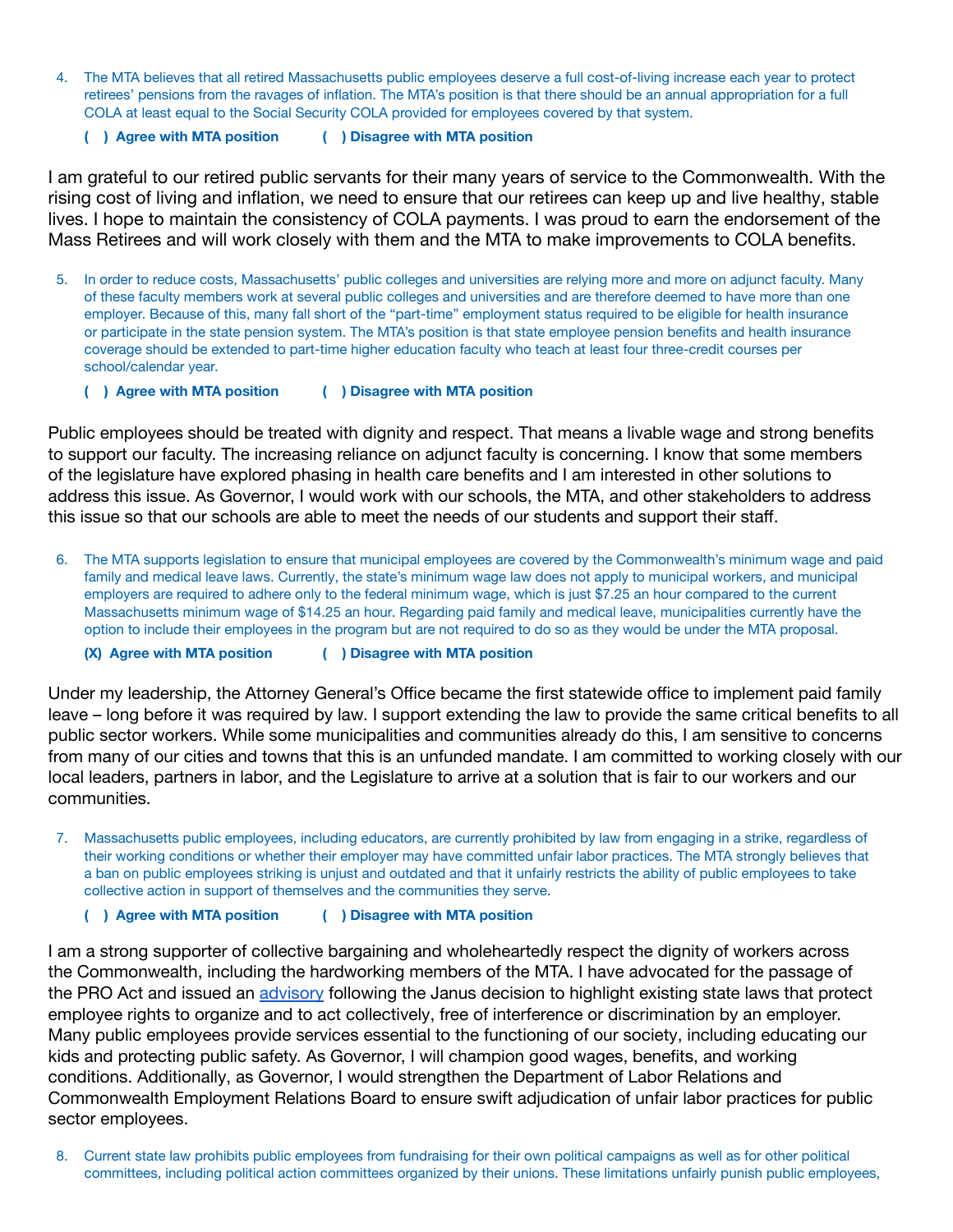limiting their ability to successfully run for office themselves and preventing them from fully supporting political action committees that will advocate for their interests. The MTA strongly believes that the prohibition on public employee political fundraising should be amended to allow public employees to fundraise for themselves as well as for political action committees organized by their unions.

### **( ) Agree with MTA position (X) Disagree with MTA position**

As someone who had to leave their job in state service in order to run for Attorney General, I fully appreciate the challenges that limits on fundraising pose to dedicated public servants running for office. I had that option, and many committed public employees do not have the financial resources to support themselves while they campaign, particularly people of color. But I also believe that these ethical checks are in place to protect public integrity and so I respectfully disagree. And, of course, my door will always be open to the MTA to further discuss points of disagreement in more depth.

## **RAISING REVENUES TO ENSURE QUALITY PUBLIC EDUCATION**

1. The MTA supports increasing revenues to adequately fund public education and invest in our communities. The MTA is working as a coalition partner in the Raise Up Massachusetts campaign for a Fair Share Amendment to the Massachusetts Constitution that would raise revenue for education and transportation by asking those who annually earn more than \$1 million to pay 4 percentage points more on the amount over \$1 million.

### **(X) Agree with MTA position ( ) Disagree with MTA position**

- 2. In addition to supporting the Fair Share Amendment, the MTA supports raising funds through the following progressive corporate revenue proposals:
	- GILTI (Global Intangible Low-Taxed Income) Many multinational corporations that do business in Massachusetts dodge taxes by using provisions of the federal tax code to shift their U.S. profits to offshore tax havens. Massachusetts should do the same as other states and federal law, taxing a portion of those offshore profits.
	- Tiered Corporate Minimum Tax This proposal would ensure that larger corporations pay a minimum corporate tax bill in proportion to the size of their business in the Commonwealth, while small businesses would continue paying the current corporate minimum excise tax of just \$456 per year.
	- Corporate Disclosure Research and informed policymaking to close corporate loopholes are made more difficult because of the lack of available information about how much taxes specific corporations pay. Corporate disclosure laws would help identify corporate bad actors, measure the effects of existing corporate tax loopholes, and generate additional future revenue by closing corporate tax loopholes.
	- **( ) Agree with MTA position ( ) Disagree with MTA position**

As Governor, I am committed to exploring progressive revenue models that direct much-needed funds into our schools, child care, and other vital infrastructure. I would like to learn more about these specific proposals but I am committed to ensuring that our early education, K-12 and higher education have the support they need.

- 3. The MTA believes firmly that during an economic downturn or financial crisis, that the Commonwealth should enact progressive revenue policies to meet its budgetary needs rather than implementing funding cuts to crucial public services such as preK-12 and higher education.
	-
	- **(X) Agree with MTA position ( ) Disagree with MTA position**

### **SHORT ANSWERS**

*Please use a separate sheet if more room is needed.*

- 1. Massachusetts has excellent public schools. But there are challenges that hinder student success.
	- What is your assessment of our preK-12 public education system?

Massachusetts is home to globally-recognized public schools and educators. We should be very proud of our reputation and the ways in which our hardworking educators prepare our students for full, successful lives. But this achievement masks the persistent reality that Massachusetts is also home to wide opportunity gaps that plague our students of color,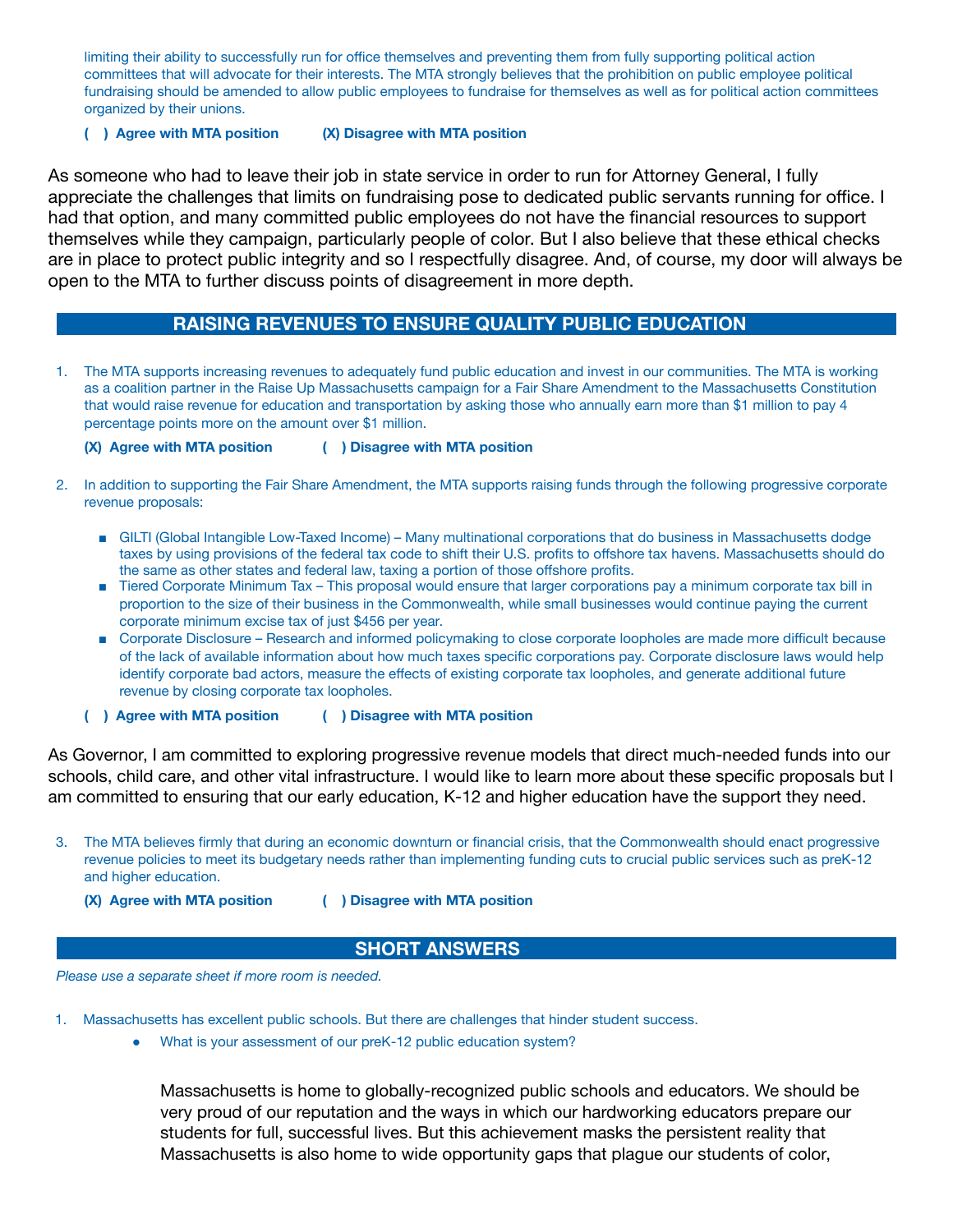English language learners, students with disabilities, and low-income students. And, while we have seen incredible resiliency from our children, parents, and educators during the many challenges posed by the COVID-19 pandemic, our entire education system has been upended by it. Every child has had their education and development disrupted at some level and the disparities that existed before the pandemic only widened. As we emerge from the pandemic, we need to rebuild our education system so it works better for everyone and to ensure that all children have equal access to a quality education.

Our educators have been hit hard, too. I know that morale is low and everyone – from administrators, teachers, paras, bus drivers, and school staff – is feeling significant strain. Educators have summoned tremendous strength in stressful times and like our students, need to have the support they need to navigate the ongoing pandemic. We also need to work toward greater diversity and inclusion in staffing, curricula, and work environments.

We have made important strides toward addressing these inequities through the passage of the Student Opportunity Act, which I strongly advocated for. I will fully fund our schools, as outlined in the SOA. We need to update our school buildings for the 21st century – not just schools in wealthy districts. And we need to take a well-rounded approach to our children's education. We cannot ignore the brewing mental health crisis among young people or the digital divide. We need to invest in the social-emotional needs of students, while also tackling the interconnected inequities in our transit system, school facilities, housing, health care, and early childhood access. As Governor, I pledge to continue to work to close these gaps in partnership with those who understand these challenges best – our public school educators.

Many students in our urban and rural communities – including our Gateway Cities – face a complex set of issues, such as homelessness, unaddressed physical and mental health issues, poverty, crime, the need to learn English as a second language and parents working several jobs to keep afloat. Studies demonstrate that these factors significantly affect student outcomes. What programs would you invest in or initiate to address student poverty and other issues that have adverse impacts on our students?

We need wraparound services in our schools – social workers on staff who can work with families to assess their needs and connect them to the kinds of services they qualify for, such as SNAP, MassHealth, housing support, and mental health. The pandemic has made clear that we need to move quickly to close the digital divide. Many students lack their own room, computer, or adequate internet access. We need to make targeted investments to close these gaps.

I also believe that workforce development for educators will improve the lives of our students. From exploring more comprehensive approaches to licensure so we can recruit more educators of color, to investing in more training and professional development, to increasing support for school nurses, social workers, and bus drivers – these are ways we can also improve the overall quality of our education system. Our rural communities will also need a tailored approach, and I await the findings of the commission created by the Student Opportunity Act for guidance.

We also need to acknowledge that we cannot expect our schools to solve every problem. We need to expand affordable housing stock and bring down the cost of living through investments in transit and childcare, and significantly expand mental health services. This will ease the pressure on our schools and help students thrive.

● Educators in Massachusetts are concerned that an emphasis on high-stakes testing is crowding out other important school activities. What would you do to address this issue?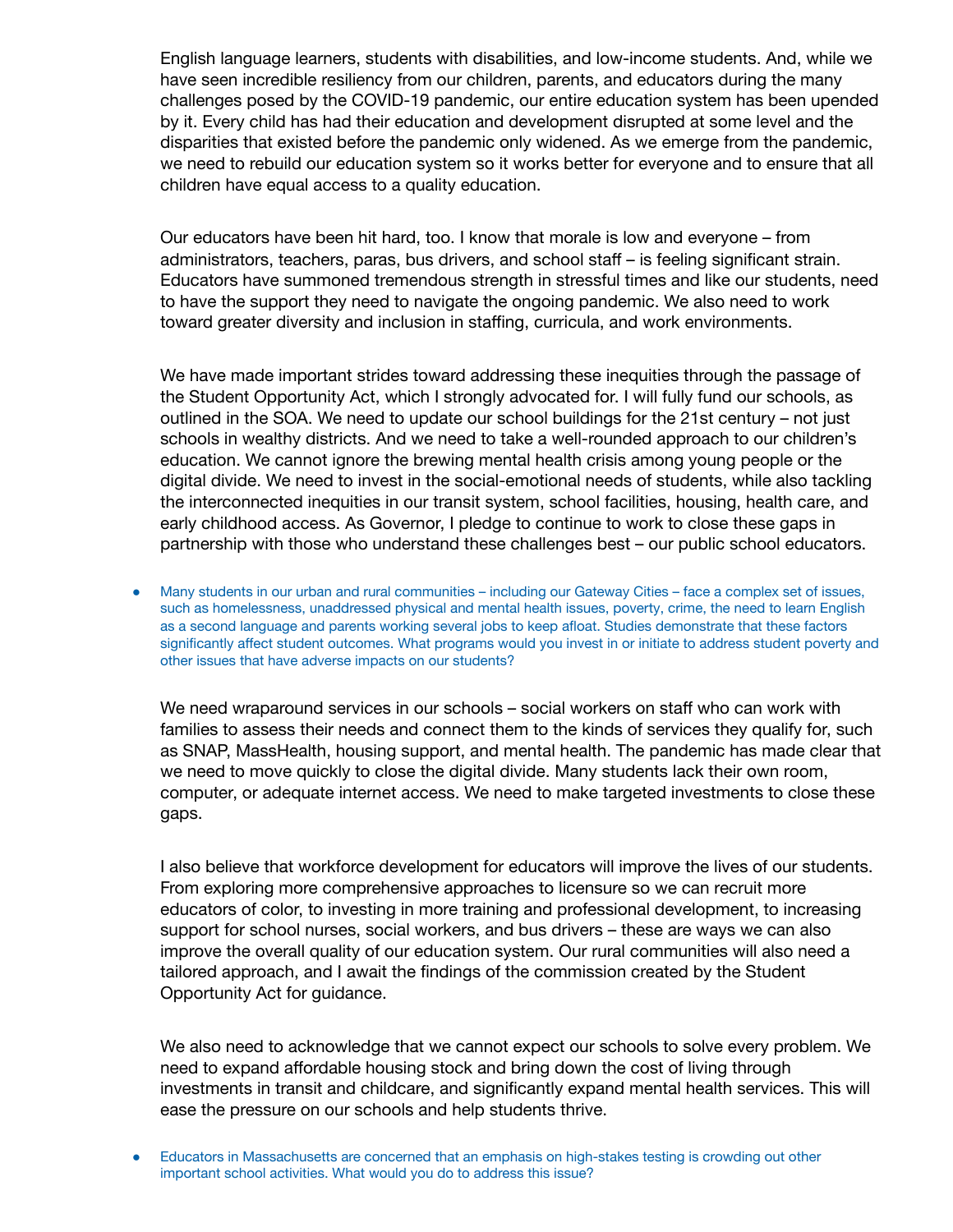It is important that our educators are able to bring their best selves to our schools, and that our students receive a well-rounded education. It is similarly critical to ensure that all of our public schools are meeting the needs of all student populations, particularly students with special needs, English language learners, low-income students, and other groups. I share your concerns that MCAS is in need of modification. Within the limits of federal law, I hope we can explore a more holistic, comprehensive, and equitable approach to evaluating our students, schools, and districts. I support the MCIEA and I am closely monitoring the outcome of that program. I will support efforts to re-assess how our state should set expectations and measure the performance of our schools and districts. As we evaluate the role of MCAS, the input of our educators will be essential.

- At the end of four years in office, what changes do you hope to have made in the area of preK-12 public education? Please provide two or three examples.
	- **Reduce the racial disparities:** Make our entire education system, from preK-12, more equitable.
	- **Invest in early education and care**: Make early education accessible and affordable for all families.
	- **Secure more funding:** Demand more money from the federal government and ensure that funding goes to the schools and students that need it most.
	- **Bridge the digital divide:** Ensuring that every student has a computer and reliable WIFI.
	- **Pursue more wraparound services in our schools:** We need more social supports, including social workers and mental health services for students.
	- **Modernize our school buildings**: We need to reform and better fund the MSBA so that more districts can have 21st century school buildings, including updated science labs, electrical energy, and updated air quality.

2. Since FY 2001, state higher education spending per student has been cut by 31 percent when adjusting for inflation. Additionally, our public colleges and universities, particularly our community colleges, are relying more on adjunct faculty who are not comparably paid to full-time faculty; course offerings have shrunk; student support services, such as counseling, have been cut; and tuition and especially fees have gone up steadily.

- What is your assessment of our public higher education system?
- What would you do to address the inequities faced by adjunct faculty?
- At the end of four years in office, what changes do you hope to have made in the area of public higher education? Please give two or three examples.

Education is foundational. As a state, we should prioritize investments in education. Massachusetts is home to dedicated educators and strong programs, but we can do more to close racial and economic disparities in higher education outcomes. Our community colleges, in particular, are important pipelines for economic mobility for our first-generation students, and have tremendous potential to drive further economic growth by partnering with local employers ready to hire graduates with the skills for the jobs of tomorrow.

But the affordability of higher education remains an issue of equity, especially as so many good-paying jobs require a graduate degree. One of my first acts as Attorney General was to create the first-in-of-its-kind Student Loan Assistance Unit to help borrowers navigate our broken student debt system. I sued the Department of Education and brokered settlements with Navient and PHEAA that will help borrowers pay down their debt and receive loan forgiveness.

As Governor, I want to work to address the longstanding issues with how adjunct faculty are paid and supported at our community colleges. We need to work toward a model in which our schools are adequately funded, our students graduate at high rates and without crushing debt, our faculty can live healthy and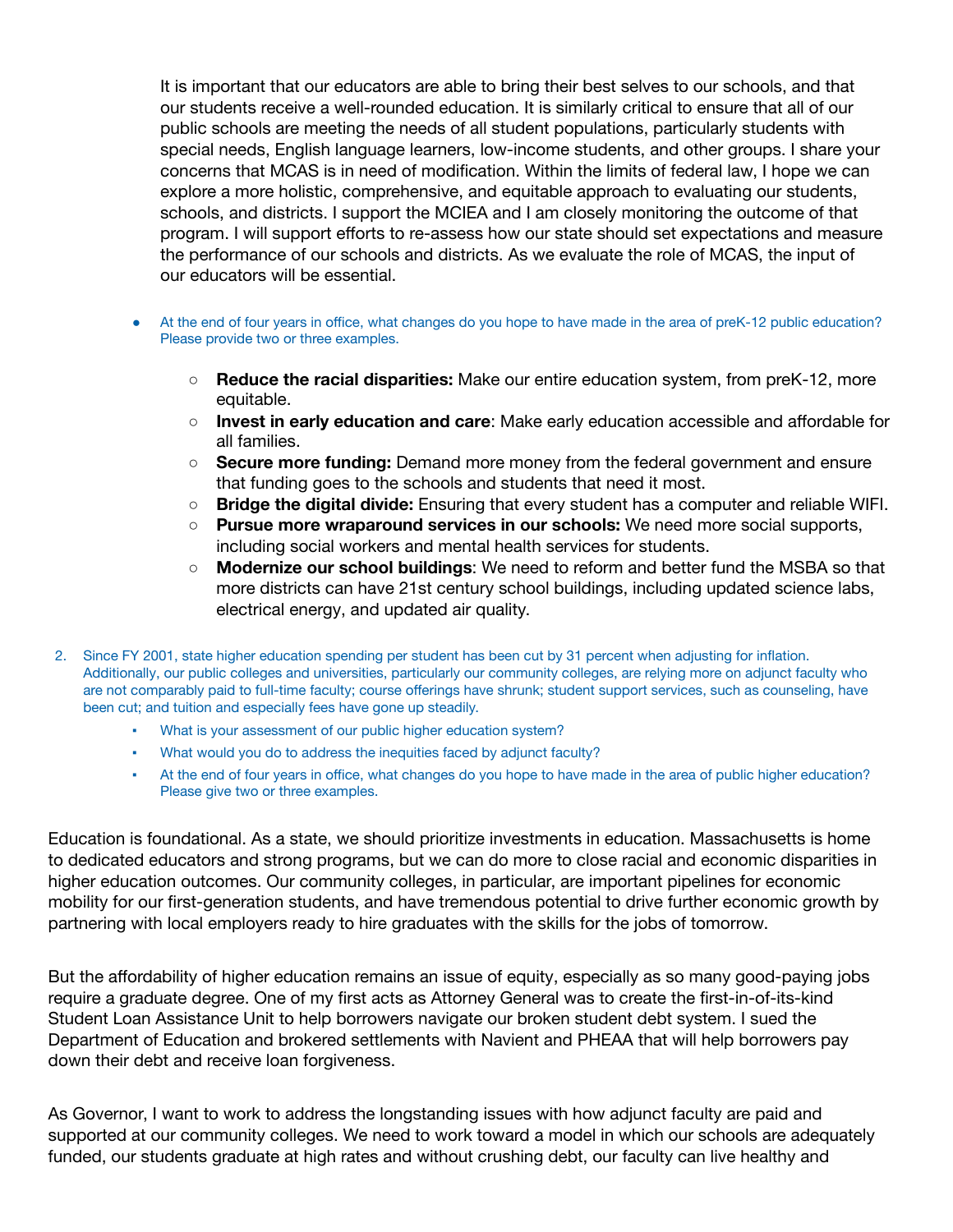### financially stable lives, and that programming evolves to better align with our job market.

- 3. The governance of public education in Massachusetts is very complex. Leaving local governance issues aside, the governor appoints the secretary of education and members of the boards of Elementary and Secondary Education, Early Education and Care, and Higher Education, as well as the Board of Trustees of the University of Massachusetts, the secretary of health and human services and other senior staff. The appropriate boards, in turn, appoint the commissioners to run the departments which oversee these different segments of public education.
	- Upon taking office, what qualities would you look for in individuals you appoint? Will you commit to selecting appointees who will respect collective bargaining agreements?

I will prioritize diversity in the appointments I make. And as Attorney General who has led and managed an office of over 500 people (including myself having made numerous appointments to boards and commissions), I have a proven record to show that I know how to do that. Our boards and commissions should reflect the racial, linguistic, and geographic diversity of our state. We also need to include the voices of parents, educators, and labor.

I will continue my commitment to supporting workers and respecting their right to collectively bargain, and I will appoint others who believe the same.

What specific charge and direction would you give to each of these boards to carry out? What directive would you give them in dealing with various constituencies such as the MTA?

I would direct boards to pursue the educational priorities outlined above – reducing racial disparities in educational outcomes, bridging the digital divide, and expanding wraparound services. We need to work to expand affordable early education, close opportunity gaps, and invest in higher education, and I would seek to have each respective board explore innovative ways to better support our students, educators, and faculty.

As a state leader, I have prioritized working with stakeholders and leveraging their input to gain perspective on particular issues, and I will continue this practice as Governor and expect that my appointees to do the same. Our educators will be at the table. Our educators understand student needs and are invaluable assets as we chart a new course for our schools.

5. The MTA firmly believes that the ability to organize strong unions and to collectively bargain are essential rights that enable workers to build better lives for themselves, their families and our communities. In public education, students benefit from educators' unions because educators' working conditions are students' learning conditions. This has never been clearer than during the COVID-19 pandemic when educators, through their unions, negotiated for critical health and safety measures at public schools and colleges. Do you agree with the MTA's position, and would you publicly support educators' unions fighting for fair contracts and working conditions, including by meeting with union members and participating in union-organized actions?

As Governor, I will continue to believe in and support union members and their right to organize and collectively bargain. I have frequently joined picket lines, most recently to stand with St. Vincent's nurses in Worcester and Marriott Hotel workers in Boston. It is also my hope that we will be able to create work environments where our educators feel truly supported and appreciated for what they do. I know morale is very low right now and we need to work together to lift up educators – from our paraeducators, to janitorial staff, and beyond.

5. Describe the role you see for unions in developing education policy and district- and school-based decision-making. How do you see your role as governor in working with unions representing state education employees?

It is a priority of mine that unions – both union leaders and members – play a collaborative role in our policymaking process. As Attorney General, I created the first labor advisory council that I meet with regularly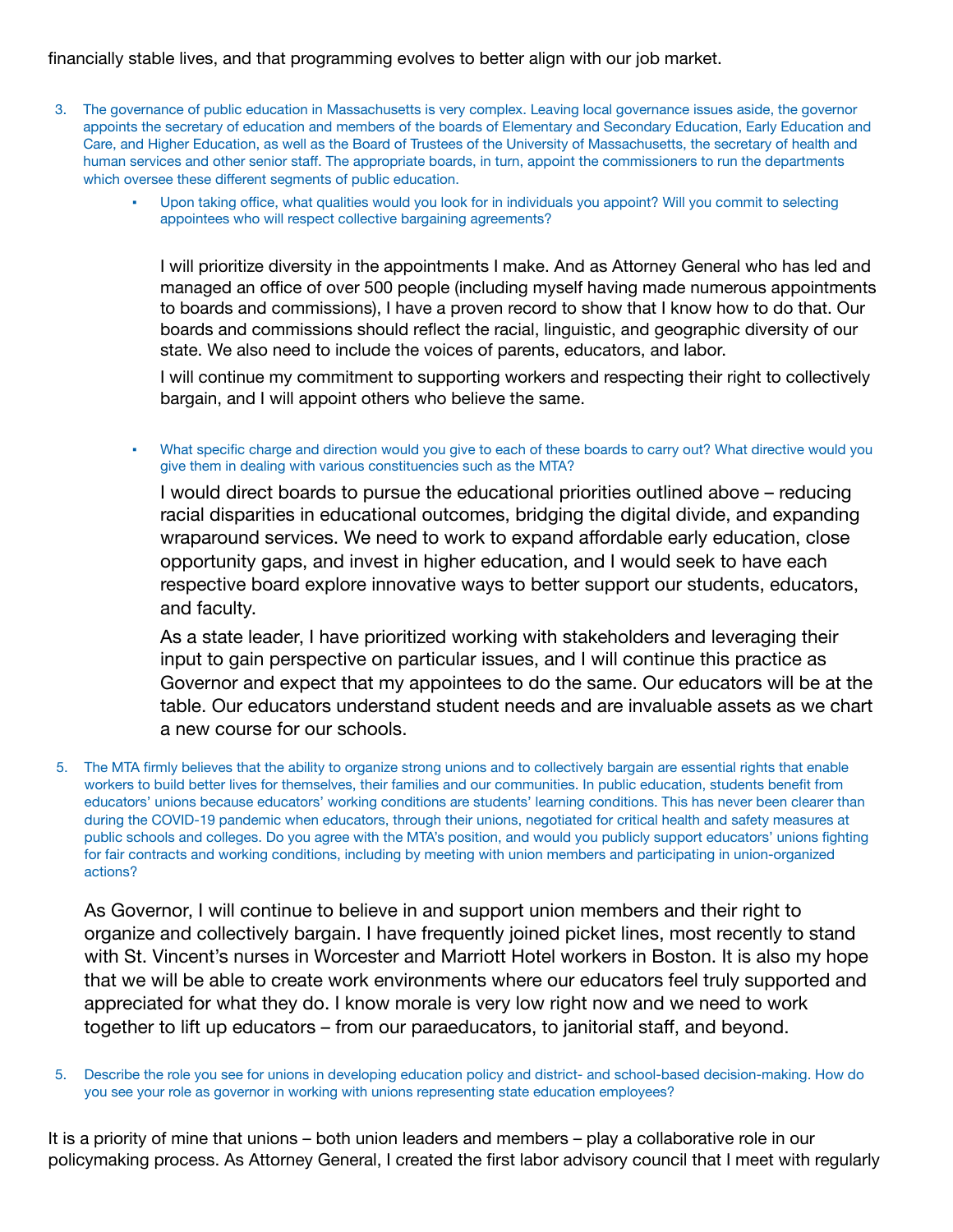to discuss issues. We need that kind of approach when it comes to public education. Our educators are important stakeholders and we will have an open line of communication when I am Governor. We will institutionalize this philosophy with our appointments and in our administrative hiring, as well.

6. Explain your position on the state's takeover of the Lawrence, Holyoke, and Southbridge public school districts. Will you commit to taking those districts out of receivership and returning them to local democratic control, and will you commit to not placing other districts under receivership moving forward?

Our schools are best managed by their communities, and I am committed to working to move those districts out of receivership. I would like to see a plan that demonstrates how the districts can address the needs of vulnerable students. I welcome an opportunity to better equip districts to address the needs of their students.

- 7. In early 2018, the Group Insurance Commission, which serves hundreds of thousands of active and retired public employees, voted to significantly reduce the number of health insurance providers available to its subscribers. The details of these changes were not made available to the public prior to the vote. Nor were there opportunities for members of the public to comment on the proposed changes or adequately assess the impacts. Though the GIC ultimately changed course, the process that led to this decision remains flawed and highlights the need for greater transparency concerning decisions that impact subscribers.
	- As governor, what steps would you take to ensure greater transparency and a more thoughtful deliberative process in the GIC's decision-making?
	- As governor, would you support efforts to mandate advanced public notice and public hearings prior to important GIC votes and to increase employee representation on the commission?

Transparency and inclusivity are essential components of my governing philosophy. With every decision, our public employees and retirees and the unions that represent them, should have the opportunity to offer input. As Attorney General, I opened an [investigation](https://www.bostonglobe.com/business/2018/01/25/healey-investigates-whether-insurance-changes-for-state-workers-violated-meeting-law/2ojqImyr24NDwPFI4JqXnJ/story.html) into the GIC following its 2018 vote and, alongside partners in labor, pushed the GIC to reconsider its process. I have a proven track record of holding agencies and public bodies accountable under the Open Meeting Law.

As Governor, I will appoint GIC commissioners who share these values and will work with stakeholders throughout the decision-making process. The decisions of the GIC impact public employees and retirees from every corner of the state, so we will invite input and collaborate regularly. The pandemic has broadened adoption of video conferencing methods that make it easier for people to view meetings of public bodies, including the GIC. We should continue to allow for that, and ensure recordings, agendas and meeting minutes are easily accessible. The GIC, like all public bodies, should follow the OML at a minimum. I am ready to work with labor to ensure there is robust notice and comment, particularly when significant decisions about plan design or the availability of plans are to be debated and voted on. Also, let's make sure our workers continue to have a strong voice on the GIC. As health care costs continue to grow, we will need everyone at the table and working together.

- 8. As governor, you would have an opportunity to reach people throughout the state and set a direction and common purpose for moving the Commonwealth forward. The command of the bully pulpit is a powerful tool.
	- Around what issues are you prepared to use the bully pulpit? Describe your experience in shaping public opinion to achieve change.

The Governor has an opportunity to use her voice to speak to people on matters of importance. I have done that as Attorney General on countless issues for the past seven years. I understand both the opportunity and the obligation to lead in that way and how integral it is to achieving action and results. For example, in the last year, this includes my calls for a more equitable vaccine rollout, including classifying asthma as a comorbidity, investing in local boards of health, and expanding access to vaccines in communities of color. As Governor, I will continue to push for greater investment in early education, our k-12 system, and our higher education system.